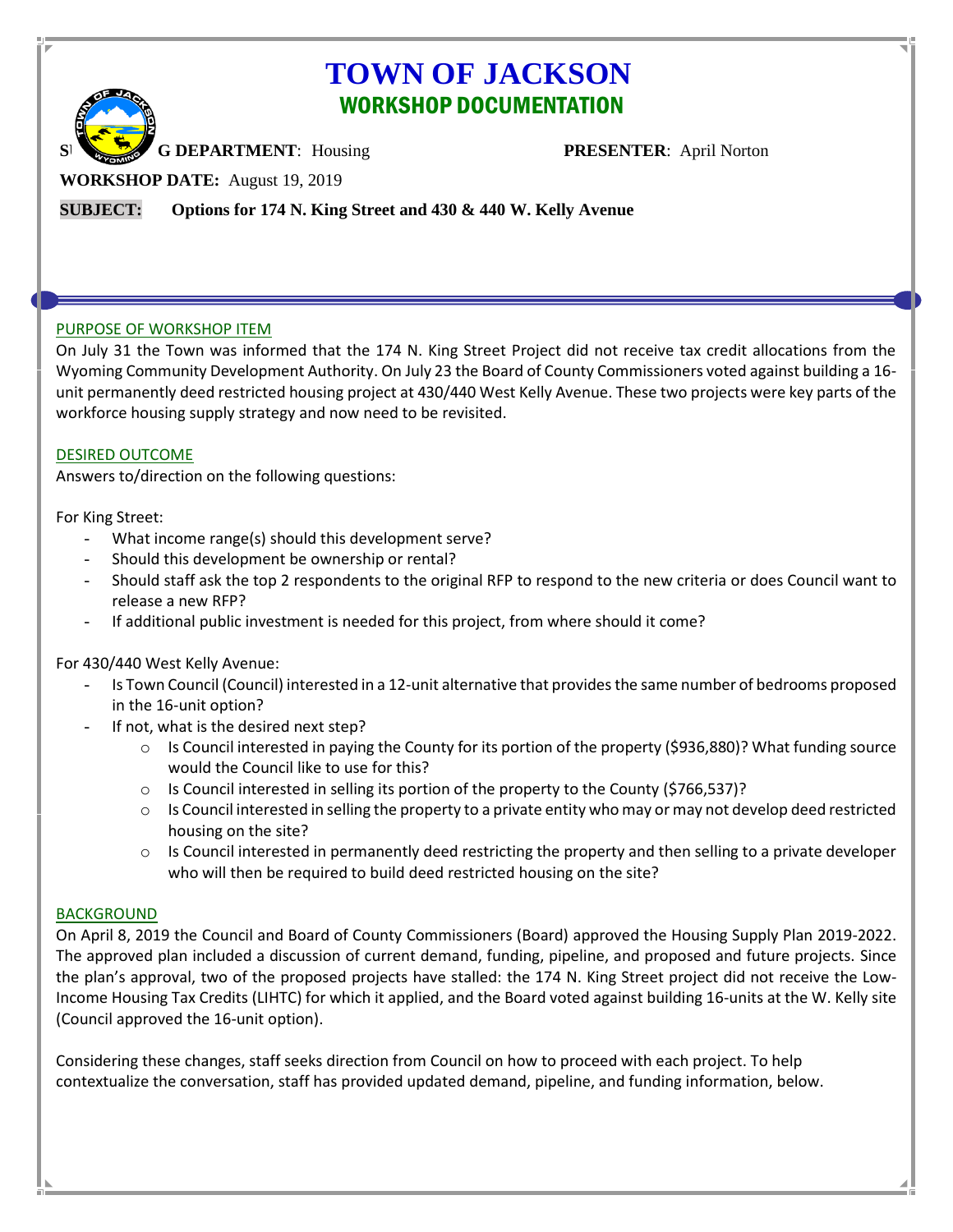| <b>March 2019 Demand (Intake Form Data)</b> | <b>August 2019 Demand (Intake Form Data)</b> |
|---------------------------------------------|----------------------------------------------|
| Household Size Info:                        | Household Size Info:                         |
| 1 person $-356$ households $-41.20%$        | 1 person $-444$ households $-42.05%$         |
| 2 people $-225$ households $-26.04\%$       | 2 people $-278$ households $-26.33%$         |
| 3 people $-113$ households $-13.08\%$       | 3 people $-$ 139 households $-$ 13.16%       |
| 4 people $-112$ households $-12.96%$        | 4 people $-$ 134 households $-$ 12.69%       |
| 5+ people $-58$ households $-6.71%$         | 5+ people $-61$ households $-5.78%$          |
|                                             |                                              |
| Total Households = 864                      | Total Households = $1,056$ (+192)            |
| Total People = 1,909                        | Total People = 2,282 (+373)                  |
|                                             |                                              |
| Income Range Info:                          | Income Range Info:                           |
| 0-50% MFI $-$ 167 households $-$ 19.33%     | 0-50% MFI - 245 households - 23.20%          |
| 50-80% MFI - 319 households - 36.92%        | 50-80% MFI - 389 households - 36.84%         |
| 80-120% MFI - 268 households - 31.02%       | 80-120% MFI - 313 households - 29.64%        |
| $>120\%$ MFI – 110 households – 12.73%      | $>120\%$ MFI – 109 households – 10.32%       |
|                                             |                                              |

- ➢ The highest demand right now is for units serving 1-2 person households earning <80% MFI. Approximately 44% (463/1056) of all households on the Intake Form fall into this category. These units should primarily be rental, one and two-bedroom.
- $\triangleright$  The second highest demand right now is for units serving 1-2 person households earning 80-120% MFI. Approximately 18% (195/1056) of all households on the Intake Form fall into this category. These units should be a blend of rental and ownership, one and two-bedroom. They could be a mix of the Affordable 80-120% Income Range and Workforce restrictions.
- $\triangleright$  The third highest demand right now is for units serving 3-4 person households earning 50-120% MFI. Approximately 17% (176/1056) of all households on the Intake Form fall into this category. These units should be a blend of rental and ownership, two and three-bedroom.
- ➢ Staff is utilizing Intake Form data, which correlates with American Community Survey data that is conducted by the U.S. Census Bureau. Both data sets find that most households are 1 or 2 people and that most households earn <120% MFI. You can find a longer discussion of the comparison between the two data sets in the Housing Supply Plan (page 6). Since the Housing Supply Plan was approved, 192 new households have completed the form, bringing the total number of people represented in the data to 2,282 which is almost 10% of the overall population in Teton County.

| <b>March 2019 Pipeline</b>                            | <b>August 2019 Pipeline</b>                           |
|-------------------------------------------------------|-------------------------------------------------------|
| 0-50% MFI - 0 Rental, 0 Ownership                     | 0-50% MFI - 0 Rental, 0 Ownership                     |
| 50-80% MFI - 0 Rental, 16 Ownership                   | 50-80% MFI - 0 Rental, 16 Ownership                   |
| 80-120% MFI - 44 Rental, 0 Ownership                  | 80-120% MFI - 44 Rental, 0 Ownership                  |
| >120% MFI (Workforce or ARU restricted) - 118 Rental, | >120% MFI (Workforce or ARU restricted) - 118 Rental, |
| 16 Ownership                                          | 21 Ownership                                          |
| Employer - 49 Rental, 0 Ownership                     | Employer - 49 Rental, 0 Ownership                     |
|                                                       |                                                       |
| Total Restricted Rental = 211                         | Total Restricted Rental = 211                         |
| Total Restricted Ownership = 32                       | Total Restricted Ownership = 47                       |
| Total Multifamily Market Rental = 122                 | Total Multifamily Market Rental = 142                 |

- $\triangleright$  No units ownership or rental serving households earning <50% MFI are in the pipeline. No rental units serving households earning <80% MFI are in the pipeline. Only 16 ownership units serving households earning <80% MFI in the pipeline – these are all 3-bedroom units at Grove Phase III and are less likely to serve 1-2 person households. So, for the highest demand population, there are zero units in the pipeline now that the King Street Project has stalled.
- $\geq$  44 rental units in 80-120% MFI are in the pipeline; there are zero ownership units in this income range in the pipeline. So, for the second highest demand, there are only 44 rental units in the pipeline.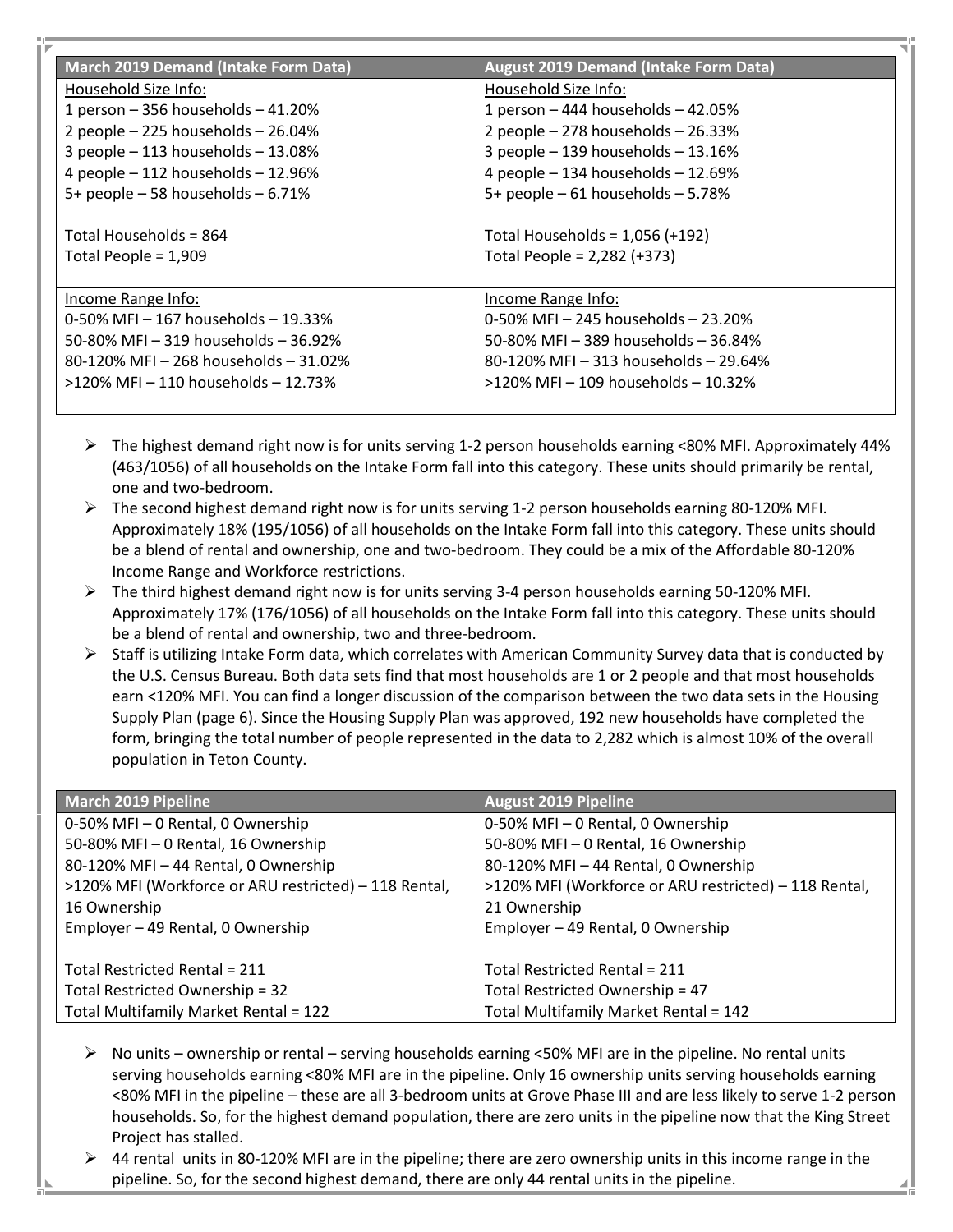- ➢ For the third highest demand population, there are 16 ownership units being developed at Grove Phase III.
- ➢ Most of the rental pipeline units (227/353) come from two projects: Hidden Hollow (14 Affordable, 60 Workforce, 63 market), which is under construction and Sagebrush Apartments (32 Workforce, 58 market) which has not been issued a building permit.
- $\triangleright$  Pipeline projects are those that have been submitted for sketch plan, development plan, or building permit approval.

| <b>March 2019 Funding</b>                                 | <b>August 2019 Funding</b>                           |
|-----------------------------------------------------------|------------------------------------------------------|
| Town of Jackson Fees in Lieu - \$179,659                  | Town of Jackson Fees in Lieu - \$273,953             |
| Town of Jackson General Fund - \$558,273                  | Town of Jackson General Fund - \$1,719,059           |
|                                                           | Town Employee Housing - \$1,551,467 some of which is |
| Teton County Fees in Lieu - \$3,749,988                   | encumbered                                           |
| Teton County General Fund - \$746,531                     |                                                      |
|                                                           | Teton County Fees in Lieu - \$4,349,504              |
| Housing Authority Properties                              | Teton County General Fund - \$746,684                |
| <b>Rains Property</b><br>٠                                | Teton County Employee Housing - \$2,000,000 some of  |
| 260 W. Broadway<br>٠                                      | which is encumbered.                                 |
| Grove Phase I                                             |                                                      |
| 430/440 W. Kelly Ave – purchased for \$1.7M,<br>$\bullet$ | <b>Housing Authority Properties</b>                  |
| January 2019                                              | Rains Property - currently listed for sale at \$2.2M |
|                                                           | 260 W. Broadway                                      |
|                                                           | Grove Phase I                                        |
|                                                           | 430/440 W. Kelly Ave - purchased for \$1.7M,         |
|                                                           | January 2019                                         |
|                                                           |                                                      |

- $\triangleright$  Fees in Lieu must be used to create Affordable housing that serves households earning <120% MFI.
- $\triangleright$  Town and County Employee Housing funds are to be used to obtain housing that serves Town of Jackson and Teton County employees.
- $\triangleright$  Funds from the sale of the Rains property and/or 260 W. Broadway must be used to create Affordable housing that serves households earning <120% MFI.
- ➢ Teton County did not fund the Housing Supply Program this fiscal year.

| <b>March 2019 Current &amp; Proposed Projects</b>            | <b>August 2019 Current &amp; Proposed Projects</b>            |
|--------------------------------------------------------------|---------------------------------------------------------------|
| Grove Phase III, phases 2 & 3 - 16 ownership                 | Grove Phase III, phases 2 & 3 - same<br>$\bullet$             |
| units - 50-80%MFI - all 3-bedrooms                           | 174 N. King St. $-$ TBD<br>$\bullet$                          |
| 174 N. King St. - 30 rental units $-$ 0-60% MFI -            | 430/440 W. Kelly Ave - TBD<br>$\bullet$                       |
| mix of studio, one, and two-bed.                             | 105 Mercill Ave - 31 ownership units - 25<br>$\bullet$        |
| 430/440 W. Kelly Ave - at least 15 ownership                 | Workforce (>120% MFI), 4 Affordable (0-120%                   |
| units $-$ >120% MFI                                          | MFI) – mix of one and two-bed.                                |
| 105 Mercill Ave - at least 22 ownership units -<br>$\bullet$ | Jackson/Kelly - 90-120 rental units - TBD income<br>$\bullet$ |
| >120% MFI                                                    | ranges - TBD unit sizes                                       |
| Jackson/Kelly - 90-120 rental units - TBD income             |                                                               |
| ranges - TBD unit sizes                                      |                                                               |
|                                                              |                                                               |

- ➢ 20 Affordable Ownership units serving households earning <120% MFI. 16 of these are represented in the pipeline numbers above; the other four are proposed at 105 Mercill.
- ➢ 25 Workforce Ownership units serving working households, no income limits.
- $\triangleright$  Potential for a larger apartment complex at the Jackson/Kelly site, but unlikely to break ground until 2021 at the earliest with certificates of occupancy 12-24 months later. Teton County owns four of the parcels that would be utilized for this project. (Town of Jackson has no ownership stake, but Council will approve/deny the project through the planning process.)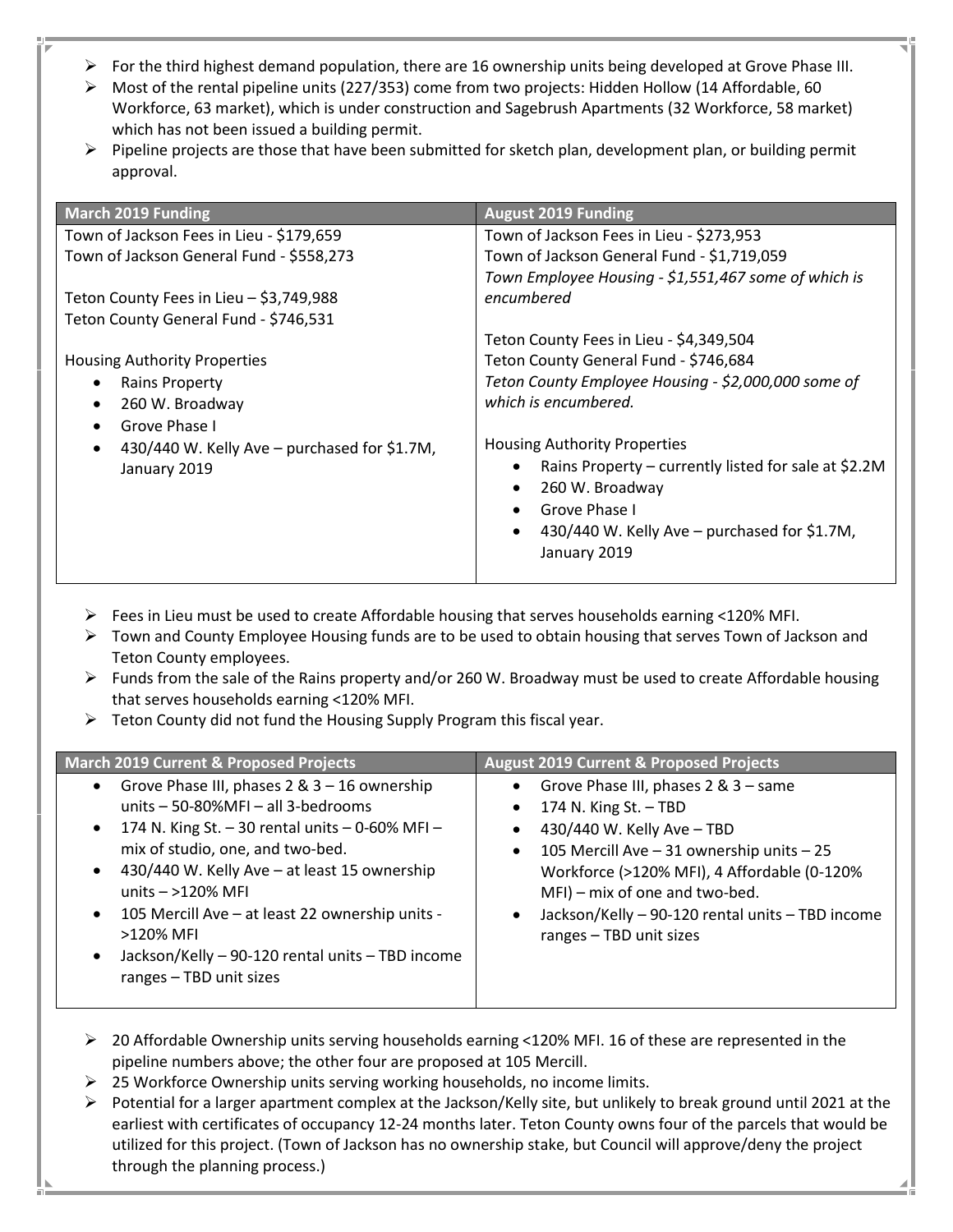## ALTERNATIVES

## **174 N. King Street**

In 2018 the Council identified this parcel for low income rental housing based on the policy direction in the Housing Action Plan *(Initiative 2A: Prioritize lower-income, year-round housing; 4C: Seek and support grants, tax credits, loans, and other sources of funding)*, pipeline and demand information available at the time. Based on the updated demand, pipeline, and funding numbers provided, staff seeks direction on the following key questions:

- 1. What income range(s) should this development serve? Should this development be ownership or rental?
	- a. Demand is highest for rental units that serve smaller households who earn <80% MFI. There are currently no rental projects in the pipeline that will serve this group.
	- b. There is also strong demand for ownership units that serve households earning 50-120% MFI. There are only 16 units in the pipeline that will serve this group and they are all 3-bedroom units at Grove Phase III (Habitat for Humanity).
- 2. Should staff ask the top two respondents to the original RFP to respond to revise their proposals or does Council want to release a new RFP?
	- a. Staff can ask Westmount and/or the Jackson Hole Community Housing Trust to provide revised responses based on Council direction today, analyze those options, and bring them back to Council for consideration.
	- b. Staff can draft a revised RFP for the project based on Council's discussion today and bring back to Council for consideration at the September  $3<sup>rd</sup>$  regular meeting.
- 3. If additional public investment is needed for this project, from where should it come?
	- a. The Town has \$1,993,012 it could utilize for this project (general fund + in lieu fees) if the units developed are restricted for households earning <120% MFI.
	- b. If the Town chooses to sell its interest in 430/440 W. Kelly Ave it could have an additional \$766,000 to utilize for the project.
	- c. If the Town chooses to plat and sell some or all its Flat Creek Drive property  $-3$  lots zoned NL-1 it could utilize those proceeds for this project. Each lot would likely be listed in the \$800,000 range.
	- d. The Town could ask the County to utilize some of its in-lieu fees to offset additional costs to the project so long as the project serves households earning <120% MFI.

# **430/440 W. Kelly Avenue**

These lots were purchased for the purpose of building Workforce Ownership units in a newly rezoned area that has been designated for workforce housing development, particularly larger, multifamily structures and includes incentives to catalyze maximum workforce housing development *(Housing Action Plan Initiative 2B: Provide land as a public subsidy and build development partnerships, 5A: Allow for supply of workforce housing by removing barriers, 5B: Incentivize the supply of restricted housing, Comprehensive Plan Policy 4.3.b: Create and develop Transitional Subareas)*. The Council and Board chose to award the project to Roller Development and Tack Development on May 13, 2019. They directed staff to work with the development team to bring back revised 12 and 16-unit options for consideration. On July 23, 2019 the Council directed staff to move forward with the revised 16-unit option; the Board did not approve the same motion, essentially stalling the project until Council and Board can agree on a path forward.

Based on the updated demand, pipeline and funding information provided above, in light of the 174 N. King Street project not receiving the tax credits, and in preparation for an upcoming meeting with the Board to discuss the property and project, staff seeks direction on the following key questions:

- 1. Is Council interested in a 12-unit alternative that provides the same number of bedrooms proposed in the 16 unit option? At their July 30, 2019 meeting, Commissioners Barron and Epstein indicated support for a 12-unit option, Commissioners Newcomb and Macker supported the 16-unit option, and Commissioner Propst remained opposed to the project as currently being discussed.
	- a. Council and Board can direct staff to draft a development agreement and ground lease for a 12-unit project at the site that provides an equal number of bedrooms, while responding to neighbor concerns about the number of households living at the site. By still developing the site, the project will still serve as a catalyst for future redevelopment by the private sector. For example, since the vote not to move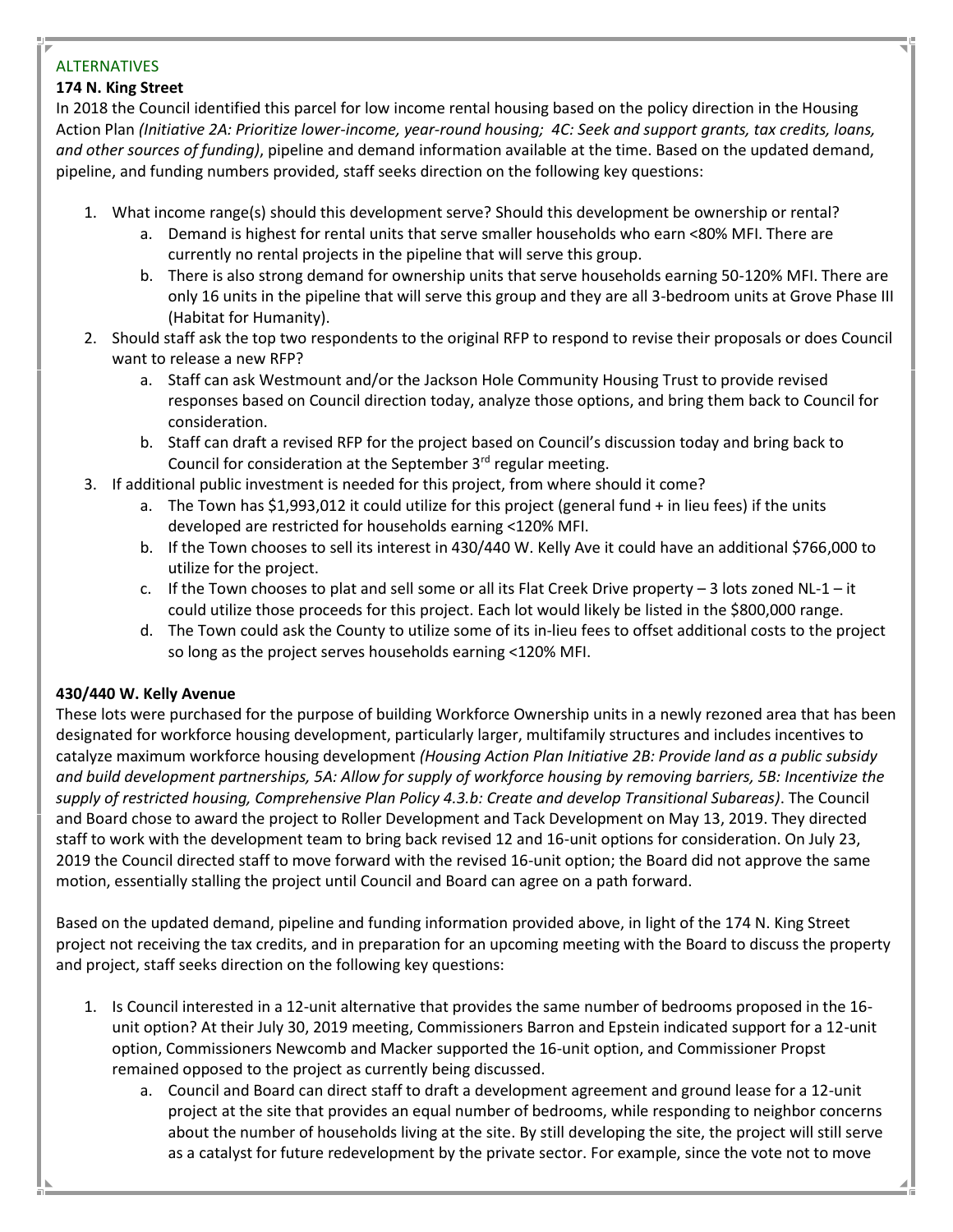forward, at least one private sector developer has walked away from a similar workforce housing project in the neighborhood due to a perception of increased risk and lack of political will to support the zoning.

- 2. If not, what is the desired next step?
	- a. Council could purchase the County's interest in the property and move forward with a project. This would cost \$936,880. If the Town used a blend of Employee Housing and Supply Program funds, then a portion of the project could be reserved for Town Employees (rights of first purchase managed by the Housing Department). If the Town wanted to invest in lieu fee funds, the project would need to provide Affordable units serving households earning <120% MFI.
	- b. Council could sell its interest in the property to the County for \$766,537.
	- c. Council and Board could direct the Housing Authority to sell the property to a private entity who may or may not develop workforce housing.
	- d. Council and Board could direct the Housing Authority to deed restrict the property for permanently deed restricted housing development and then sell the property to a private developer who would then be required to develop the site based on the requirements in the recorded deed restriction.
	- e. Council can choose an option not listed here, which could include modifications to any of the options listed above and/or a new option.

#### COMPREHENSIVE PLAN ALIGNMENT

Comprehensive Plan Policy:

- Emphasize a variety of housing types. 3.2.d
- Emphasize a variety of housing types, including deed-restricted housing. 4.1.b
- Create and develop Transitional Subareas. 4.3.b
- House at least 65% of the workforce locally. 5.1.a
- Focus housing subsidies on full-time, year-round workers. 5.1.b
- Provide a variety of housing options. 5.2.a
- Housing will be consistent with Character Districts. 5.2.b
- Create workforce housing to address remaining shortages. 5.3.c

Housing Action Plan Initiative:

- Prioritize lower-income, year-round housing. 2A
- Provide land as a public subsidy and build development partnerships. 2B
- Lead by example by housing public employees. 2C
- Allow for supply of workforce housing by removing barriers. 5A
- Incentivize the supply of restricted housing. 5B

#### STAKEHOLDER ANALYSIS

Stakeholders include Town and County taxpayers, local working families, business owners, and neighbors.

#### FISCAL IMPACT

The fiscal impact of various options is provided above.

#### STAFF IMPACT

These projects will be led by the Housing Director who will lean on several colleagues for support and guidance, including the Town Administrator, Community Development Director, Town Attorney, Town Planning Director, and Town Engineer.

#### LEGAL ISSUES

None at this time.

#### ATTACHMENTS

None

#### RECOMMENDATION

The Housing Supply Board met August 13 to discuss these projects. Without policy direction from the Council, the board could not make a recommendation. They did, however, help staff brainstorm options for Council and these are reflected